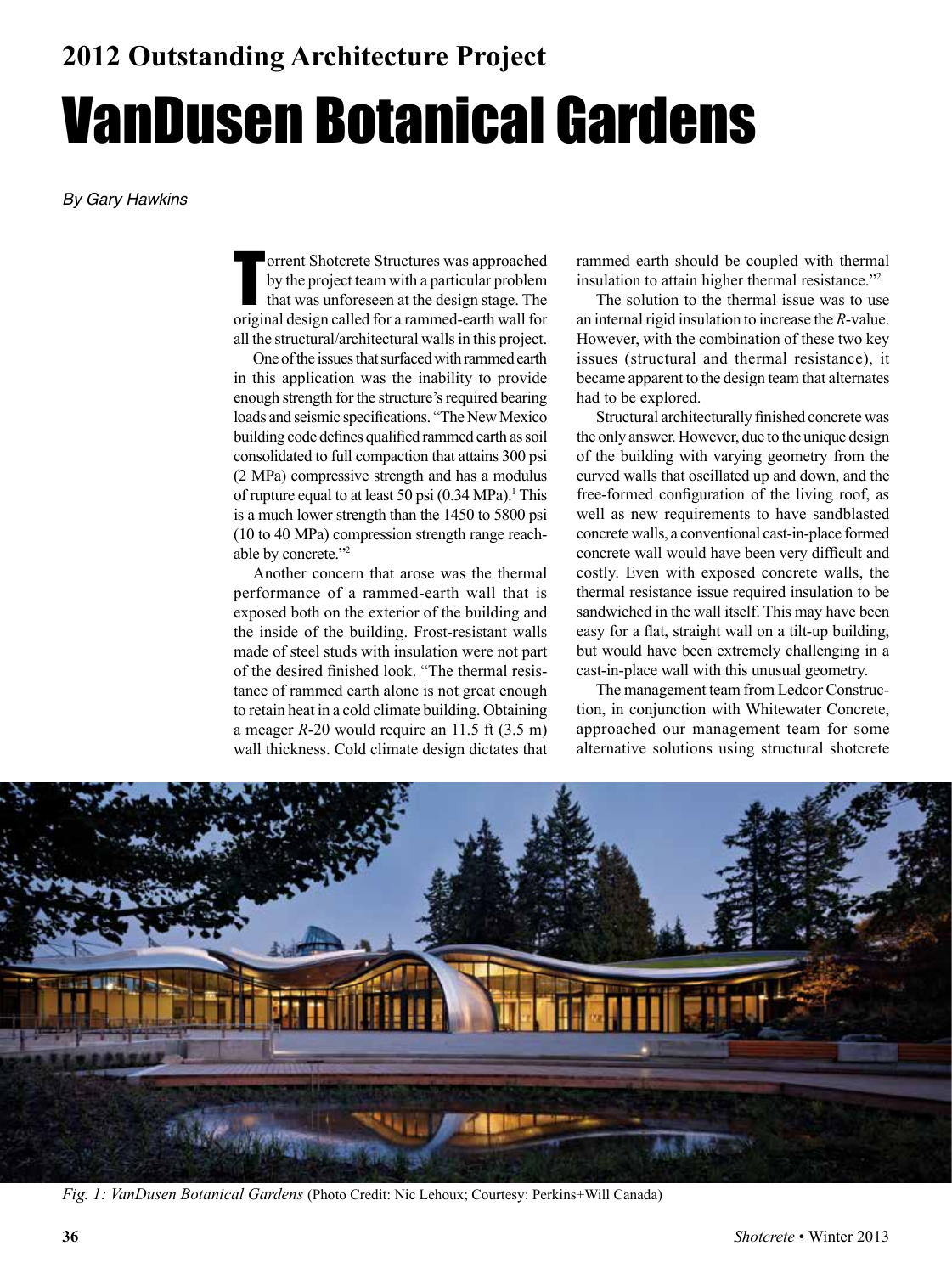methods. Through consultation with our opera tions and design team, a solution was born and the project proceeded.

# Unusual Project Challenges

- An oscillating up-and-down structure with convex and concave curves throughout the project, similar to a roller coaster, made con ventional forming of this project a very daunt ing task with time-related milestones difficult to overcome and to remain in budget.
- A uniform concrete finish on the exterior and interior of the wall. Both sides were to be sandblasted and remain with an exposed con crete finish.
- Internal insulation sandwiched in the wall itself.
- Designing the means, in collaboration with the engineer, by which to tie the two separate structural and architectural walls together with the integral insulation inside the wall, to sup port the intricate roof design that had addi tional loads from the green living roof on it.

To cast-in-place this structure with the integral insulation in the middle of the wall would have been difficult enough to achieve on straight walls, but to add in the extensive creative design of the oscillating curved structure and to achieve perfect elevations for the roof attachment made this project uniquely suited for the shotcrete process.

# Solutions

Torrent created custom shoot panels made for the shotcrete industry. These panels were ideal for one-sided forming of the complex wall shapes on this project.

The ability to use our custom shoot panels and adjust them on the radius area was a huge time saver on this project. The one-sided forms worked well because only the exterior troweled face needed to be finished. Additionally, the ability to produce a perfectly curved radius, and a finished product with no need for any patching or repair work was unheard of on such a complex project. As the shoot panels were removed, spray-on insulation was applied to the exposed formed surface and became the inside (middle) of the wall. Once the insulation was applied and the steel reinforcing bars were installed, we then shot the inner wall. Thus, we created two superior exposed finish faces with multiple hand cut-in reveals and a smooth steeltroweled finish.

Once completed, the exposed wall surfaces were sandblasted and the resulting finish is amazing. Unlike cast-in-place concrete, with shotcrete, the higher density and compressive strength of the shot wall when sandblasted does not open up as much as normal cast-in-place concrete, leaving a much more uniform finish than possible with castin-place concrete.

## Sustainability Benefits

- Reduction of lumber to build forms for walls. No one area of curved walls had the same radius, so every inch of the project required custom-built radius forms if cast-in-place concrete was to be used. With the use of shotcrete, standard shoot panels were able to be used—there were no radius panels whatsoever on this project.
- Reduction in trucking due to less need for lumber.
- Producing the structural walls for the project reduced time. Less carbon footprint realized on the site.
- Eliminating the need for patching and parging materials as per usual with cast-in-place concrete.



*Fig. 2: Diagram of the construction process for a rammed-earth wall*



*Fig. 3: Completed feature wall prior to sandblasting. Exterior area view, post-shoot*



*Fig. 4: Torrent custom shotcrete panels*